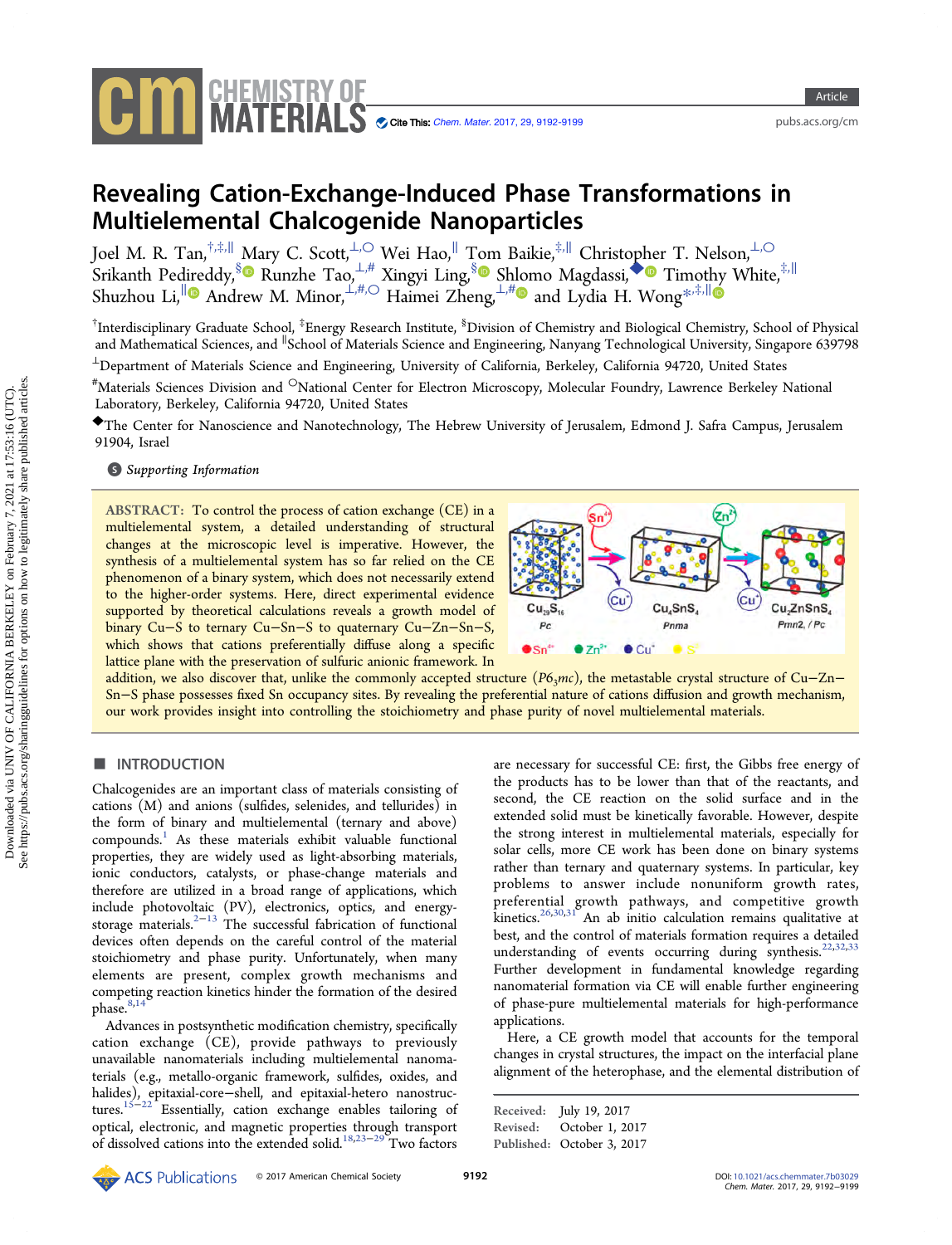the binary host component  $Cu_{52}^+Cu_6^{2+}S_{32}^{2-}$   $(Cu_{58}S_{32})$  nanoparticles that form ternary  $Cu_4^+Sn^{4+}S_4^{2-}$  (CTS) and quaternary  $Cu_2^{\dagger}Zn^{2+}Sn^{4+}S_4^{2-}$  (CZTS) systems will be presented sequentially. Currently, CZTS is a quaternary material explored for thin-film photovoltaic (PV) application due to its high solar absorption coefficient and makeup of abundant ele-ments.<sup>[14](#page-7-0),[34](#page-7-0)–[37](#page-7-0)</sup> We show direct evidence of phase transformation from binary Cu−S to ternary Cu−Sn−S and quaternary Cu−Zn−Sn−S nanoparticles via ex situ temporal studies. High-resolution transmission electron microscopy (HRTEM) images shows preferential cations diffusion in the extended solid to proceed along a specific lattice plane due to the rigid sulfur anionic framework arrangement in the crystal matrix. Furthermore, we observed two types of alloyed CE reaction mechanism; the first is a positive cooperative mechanism for the growth of binary Cu−S to ternary Cu− Sn−S phase, and the second is a classical memoryless diffusion mechanism for the growth of ternary Cu−Sn−S phase to quaternary Cu−Zn−Sn−S phase. Lastly, with Z-contrast atomic-resolution TEM, the metastable crystal structure of quaternary Cu−Zn−Sn−S phase is revealed to possess fixed Sn occupancy sites, indicating that the crystal structure is  $Pmn2<sub>1</sub>$  or Pc, unlike the commonly accepted  $P6_3mc^{38}$  $P6_3mc^{38}$  $P6_3mc^{38}$  Our results demonstrate the complexity of multielemental material formation that involves multiple reaction processes in a single-phase transformation. This work highlights the imperativeness of understanding the reaction kinetics and elemental distribution at nanoscale during phase formation. In addition, by using a metastable crystal structure as a growth template, it provides insight for the synthesis of novel multielemental materials.

## ■ CATION-EXCHANGE PHENOMENON IN BINARY-TO-TERNARY CU CHALCOGENIDE

The main objective of this section is to understand the cationexchange phenomenon in binary-to-ternary phase transformation (Cu−S to Cu−Sn−S) (Figure 1a). First, binary  $Cu<sub>58</sub>S<sub>32</sub>$  nanoparticles are synthesized via heating-up method where copper(II) acetate is allowed to react with dodecanethiol at 230 °C for 60 min (refer to [Methods](#page-5-0) for more detailed procedure). The binary-to-ternary transformation of Cu−S [\(Figures 1](http://pubs.acs.org/doi/suppl/10.1021/acs.chemmater.7b03029/suppl_file/cm7b03029_si_001.pdf)−3 in the Supporting Information) to Cu−Sn−S [\(Figures 4](http://pubs.acs.org/doi/suppl/10.1021/acs.chemmater.7b03029/suppl_file/cm7b03029_si_001.pdf)−6 in the Supporting Information) is proposed to occur via the following reactions, based on the X-ray diffraction (XRD) results (Figure 1vii−viii),

$$
\frac{15}{2}Cu_{58}S_{32} + 8Sn^{4+} + 32e^{-} \rightarrow 8Cu_{4}SnS_{4} + \frac{13}{2}Cu_{62}S_{32}
$$
\n(1)

$$
16Cu_{62}S_{32} + 8Sn^{4+} + 32e^{-} \rightarrow 8Cu_{4}SnS_{4} + 15Cu_{64}S_{32}
$$
\n(2)

$$
Cu_{64}S_{32} + 8Sn^{4+} + 32e^{-} + \frac{32}{x}S
$$
  
\n
$$
\rightarrow 8Cu_{4}SnS_{4} + \frac{32}{x}Cu_{x}S
$$
 (3)

where reactions 1, 2, and 3 are represented by the diffractograms collected at 0, 6, and 20 min, respectively (Figure 1viii), and energy-dispersive X-ray spectroscopy (EDX) shows increasing Sn incorporation as the reaction proceeds [\(Figure 7](http://pubs.acs.org/doi/suppl/10.1021/acs.chemmater.7b03029/suppl_file/cm7b03029_si_001.pdf) in the Supporting Information). Surface-enhanced Raman spectroscopy (SERS) (Figure 1ix) confirms the





**b Ex-situ temporal studies of crystal and phases changes** 



Figure 1. Ex situ temporal studies of  $Cu_{29}S_{16}$  growth to  $Cu_{4}SnS_{4}$ . (a) TEM characterization of binary  $Cu_{29}S_{16}$  nanoparticles and ternary  $Cu<sub>4</sub>SnS<sub>4</sub>$  nanoparticles. Low magnificat-on TEM (i, iv), scanning transmission electron microscopy-EDX (STEM-EDX) (ii, v), and HR-STEM (iii, vi) of  $Cu<sub>29</sub>S<sub>16</sub>$  and  $Cu<sub>4</sub>SnS<sub>4</sub>$  nanoparticles, respectively. (b) Pictorial illustration (vii) of ex situ temporal studies of crystal and phases changes characterized using XRD (viii) and SERS (ix).

incorporation of Sn into Cu−S as shown by the shift of the Cu–S vibration from 295 to 323  $cm^{-1}$  as the reaction time increases.

First, in the CE of binary  $Cu_{2-x}S$  nanoparticles, it was generally accepted that the free energies of formation for different Cu2<sup>−</sup>xS phases are in favor of higher stoichiometry  $(Cu_{64}S_{32}$  is more preferred than  $Cu_{62}S_{32})^{39}$  $Cu_{62}S_{32})^{39}$  $Cu_{62}S_{32})^{39}$  However, our experiment does not agree with this suggestion as we found that a higher temperature is required to form  $Cu_{64}S_{32}$  (~200 °C) as compared to  $Cu_{62}S_{32}$  (~180 °C) ([Figures 8](http://pubs.acs.org/doi/suppl/10.1021/acs.chemmater.7b03029/suppl_file/cm7b03029_si_001.pdf)–11 in the Supporting Information). Such a discrepancy may arise because cation exchange is a localized solid-state reaction whereas the previous report by Potter used electrochemical cells.<sup>[39](#page-7-0)</sup> In addition, our experimental data is in good agreement with our density functional theory (DFT) calculation, which indicates that  $Cu_{62}S_{32}$  is more favored because the calculated minimum  $\Delta \mu_{\text{Sn,eq1}}$  is the smallest among the 3 eqs ([Table 1](#page-2-0) and [Supporting Information Table 2](http://pubs.acs.org/doi/suppl/10.1021/acs.chemmater.7b03029/suppl_file/cm7b03029_si_001.pdf); refer to [Methods](#page-5-0) for more detailed procedures).

Following this, Jain and co-workers reported a rare CE exchange mechanism behaving similarly to the positive cooperatively binding of  $O_2$  in blood hemoglobin.<sup>[31](#page-7-0)</sup> In a positive cooperative CE reaction, successful cation displacement in nanoparticles increases the affinity for subsequent cation exchange. This encourages subsequent displacement to be in close proximity to the previous displaced site or an increase in the rate of successive displacement. To capture the CE of Sn into  $Cu<sub>58</sub>S<sub>32</sub>$ , we intentionally reduced the amount of Sn (Sn-poor condition). The elemental mapping by EDX indicates the positive cooperative CE reaction during the phase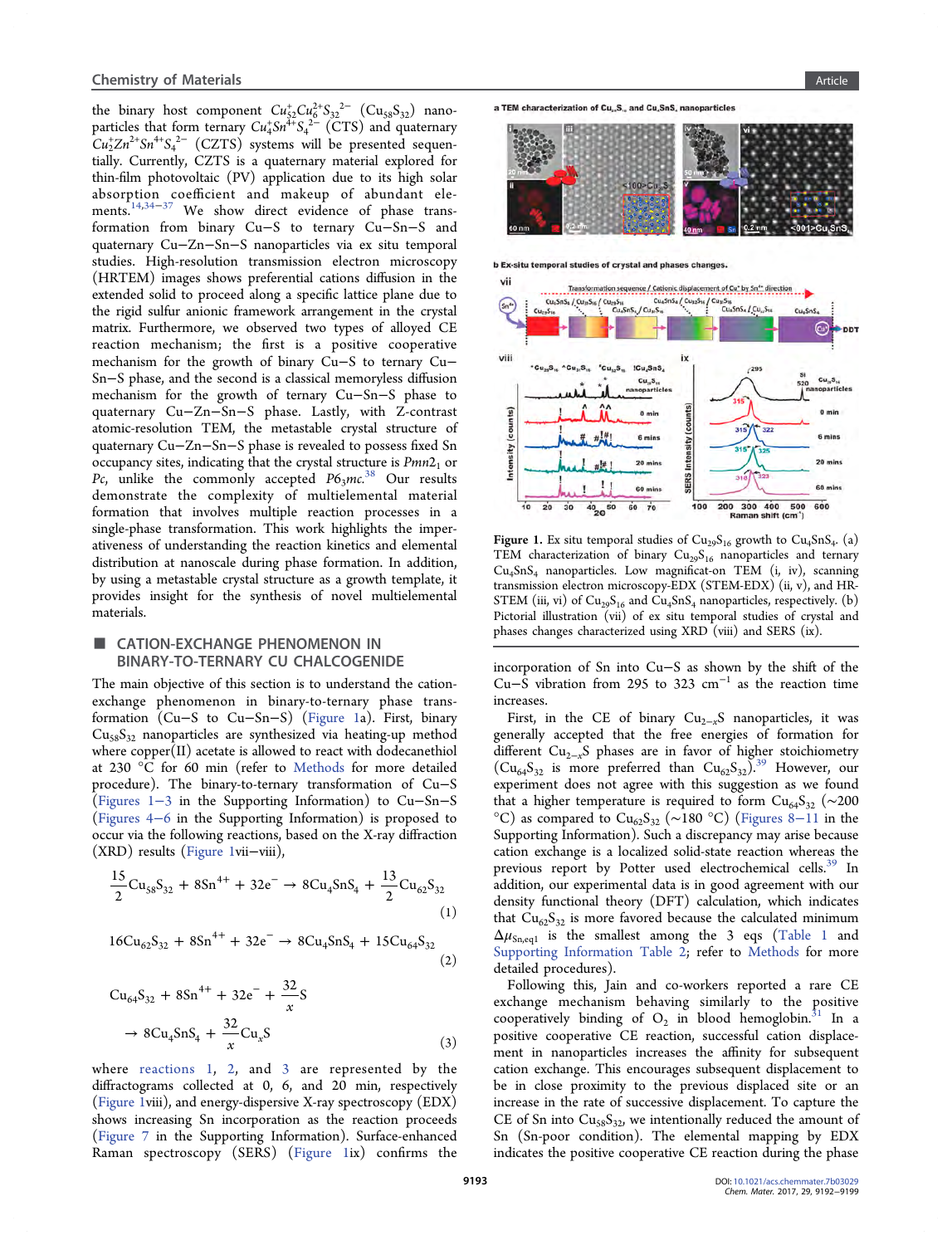## <span id="page-2-0"></span>Table 1. Calculated Chemical Potential Energy<sup>a</sup> of Sn and Zn

|                                                                                                 | reaction<br>equation      | $Cu_{29}S_{16}$<br>$+$ Sn $(2)$ | $Cu_{31}S_{16}$<br>$+$ Sn $(3)$ | Cu <sub>2</sub> S<br>$+$ Sn $(4)$ | Cu <sub>4</sub> SnS <sub>4</sub><br>$+ Zn(8)$ | theoretical<br>mimimum<br>chemical<br>potential at<br>equilibrium |
|-------------------------------------------------------------------------------------------------|---------------------------|---------------------------------|---------------------------------|-----------------------------------|-----------------------------------------------|-------------------------------------------------------------------|
|                                                                                                 | $\Delta\mu_{\rm Sn}$ (eV) | $>-2.434$                       | >2.422                          | $>-0.778$                         |                                               | $-2.242$                                                          |
|                                                                                                 | $\Delta\mu_{Z_{n}}$ (eV)  |                                 |                                 |                                   | $>-1.797$                                     | $-3.673$                                                          |
| ${}^a\Delta H_{\text{eq2}} = \sum \Delta H_{\text{product}} - \sum \Delta H_{\text{reactant}}.$ |                           |                                 |                                 |                                   |                                               |                                                                   |

transformation of  $Cu_{58}S_{32}$  to  $Cu_{4}SnS_{4}$  (Figure 2a) with the phases identified by XRD (Figure 2ai and aii). We observe that



Figure 2. Linear and nonlinear growth rate. (a) XRD and STEM-EDX imaging of nanoparticles synthesized of  $Cu<sub>4</sub>SnS<sub>4</sub>$  from  $Cu<sub>29</sub>S<sub>16</sub>$  with Cu/Sn ratio 8:1 (i) and 4:1 (ii) showing positive cooperative growth phenomena. (b) XRD and STEM-EDX imaging of nanoparticles synthesized of  $Cu<sub>2</sub>ZnSnS<sub>4</sub>$  with 0.057 mmol of  $Zn<sup>2+</sup>$  with nanoparticles from 8:1 (i) and 4:1 (ii).

Sn prefers to diffuse into heterostructure Cu−S/Cu−Sn−S nanoparticles (NPs) to form two different nanoparticles species  $(Cu_4SnS_4$  and  $Cu_{64}S_3)$  as final product ([Figure 12](http://pubs.acs.org/doi/suppl/10.1021/acs.chemmater.7b03029/suppl_file/cm7b03029_si_001.pdf) in Supporting Information). When the amount of Sn-to-Cu ratio increases from  $(Cu/Sn 8:1$  to 4:1), the percentage of  $Cu<sub>4</sub>SnS<sub>4</sub>$  phase increases (Figure 2ai and aii), and elemental mapping by EDX still shows two different nanoparticles species  $(Cu_4SnS_4$  and  $Cu_{64}S_{32})$  as the final product. In both  $Cu/Sn$ ratio, we did not observe heterostructure Cu−S/Cu−Sn−S NPs as the final product. The incomplete reaction under Snpoor condition can be explained by

$$
\Delta \mu_{\rm Sn} = RT \ln \Delta c_{\rm Sn} \tag{4}
$$

where R is ideal gas constant, T is temperature, and  $\Delta c_{\text{Sn}}$  is the change in concentration of  $Sn^{4+}$  in the solution during reaction. From eq 4, when the concentration of  $Sn^{4+}$  decreases, the value of  $\mu_{\rm Sn}$  decreases as well; hence, the reaction will stop once  $\mu_{\rm Sn}$ decreases below the minimum chemical potential, therefore hindering complete reaction. The continuous depletion of Sn in

the solution may also explain why DFT calculations cannot accurately predict the actual  $\Delta \mu_{S_n}$  as a function of time. To conclude, we proposed that the binary  $(Cu_{58}S_{32})$  to ternary  $(Cu_4SnS_4)$  transformation occurs through positive cooperative CE reaction.

# ■ CATION-EXCHANGE PHENOMENON IN TERNARY-TO-QUATERNARY CU CHALCOGENIDE

Next, from the XRD analysis, the cation-exchange reaction of  $Cu<sub>4</sub>SnS<sub>4</sub>$  to  $Cu<sub>2</sub>ZnSnS<sub>4</sub>$  can be expressed as [\(Figures 13](http://pubs.acs.org/doi/suppl/10.1021/acs.chemmater.7b03029/suppl_file/cm7b03029_si_001.pdf)–15 in Supporting Information) follows,

$$
Cu4SnS4 + Zn2+ + S2- \to Cu2ZnSnS4 + \frac{1}{32}Cu64S32
$$
\n(5)

where Zn displaces Cu to form CZTS and  $Cu<sub>64</sub>S<sub>32</sub>$  phases.

Two reactions under Zn-poor and equal Zn/Sn are carried out to understand how this cation-exchange reaction proceeds. Under Zn-poor conditions, uniformly distributed Cu−S, Cu− Sn–S, and heterostructured  $Cu<sub>3</sub>SnS<sub>4</sub>/Cu<sub>2</sub>ZnSnS<sub>4</sub>$  nanoparticles can be observed (Figure 2b (iii, iv)). When equal  $Zn/Sn$  ratio is used, two different nanoparticle species  $(Cu_{64}S_{32}$  and  $Cu<sub>2</sub>ZnSnS<sub>4</sub>$ ) are observed [\(Figures 16 and 17](http://pubs.acs.org/doi/suppl/10.1021/acs.chemmater.7b03029/suppl_file/cm7b03029_si_001.pdf) in the Supporting Information). This observation shows that the CE reaction of  $Cu<sub>4</sub>SnS<sub>4</sub>$  to  $Cu<sub>2</sub>ZnSnS<sub>4</sub>$  follows the classical memoryless, diffusion-limited CE process (i.e., as long as the cation can diffuse to a lattice site, exchange can take place at that site).<sup>[31](#page-7-0)</sup> It is noted that, in both cases, there is no observable Zn−S rich phase from the elemental mapping. This can be easily understood for the Zn-poor case because there is insufficient Zn to form ZnS. However, when the ratio of Zn/Sn is ∼1, there is a possibility of forming ZnS phase. This prompted the need to investigate the reaction kinetics of Cu−Sn−S phase to CZTS phase formation under stoichiometric condition.

As the reaction coefficient  $(k_n)$  in the rate equation  $(r_n =$  $k_a[A]^x k_b[B]^y$ ) is affected by the activation energy  $(E_a)$  in the Arrhenius equation;  $k_n = A e^{-E_a/RT}$ , the temperature at which the reaction occurs depends on the activation energy. Using ex situ XRD study, it is verified that the formation of Cu−S/Zn−S phase occurs at ∼200 °C, which is kinetically faster than the transformation of Cu−S to Cu−Sn−S (∼230 °C), while the Cu−Sn−S to CZTS transformation is kinetically the fastest reaction process (∼160 °C) [\(Figure 3](#page-3-0) and [Figures](http://pubs.acs.org/doi/suppl/10.1021/acs.chemmater.7b03029/suppl_file/cm7b03029_si_001.pdf) [18 and 19](http://pubs.acs.org/doi/suppl/10.1021/acs.chemmater.7b03029/suppl_file/cm7b03029_si_001.pdf) in the Supporting Information). Hence, the relative reaction rates are ranked as  $r_3$ , Cu–Zn–Sn–S (160 °C) >  $r_4$ , Zn−S (200 °C) >  $r_1$ , Cu−S (230 °C) ≈  $r_2$ , Cu−Sn−S (230 °C). Therefore, the absence of ZnS can be explained because of the preferential formation of Cu−Zn−Sn−S.

To conclude, we showed that the ternary  $(Cu_4 SnS_4)$  to quaternary  $(Cu_2ZnSnS<sub>4</sub>)$  transformation occurs through classical CE mechanism ([Figure 20](http://pubs.acs.org/doi/suppl/10.1021/acs.chemmater.7b03029/suppl_file/cm7b03029_si_001.pdf) in the Supporting Information). In addition, we also propose that a pure-phase  $Cu<sub>2</sub>ZnSnS<sub>4</sub>$  can be obtained if the reaction is carried out at a temperature lower than the formation of the other secondary phases. After revealing the thermodynamic growth processes of Cu−S to Cu−Sn−S and to Cu−Zn−Sn−S, we perform further HRTEM analysis to identify the preferential diffusion pathways of the cations during the CE reaction.

# SULFURIC ANIONIC FRAMEWORK DIRECTED CATION EXCHANGE

Alivisatos and co-workers showed that the anionic framework is preserved during CE for the binary system, while Lesnyak and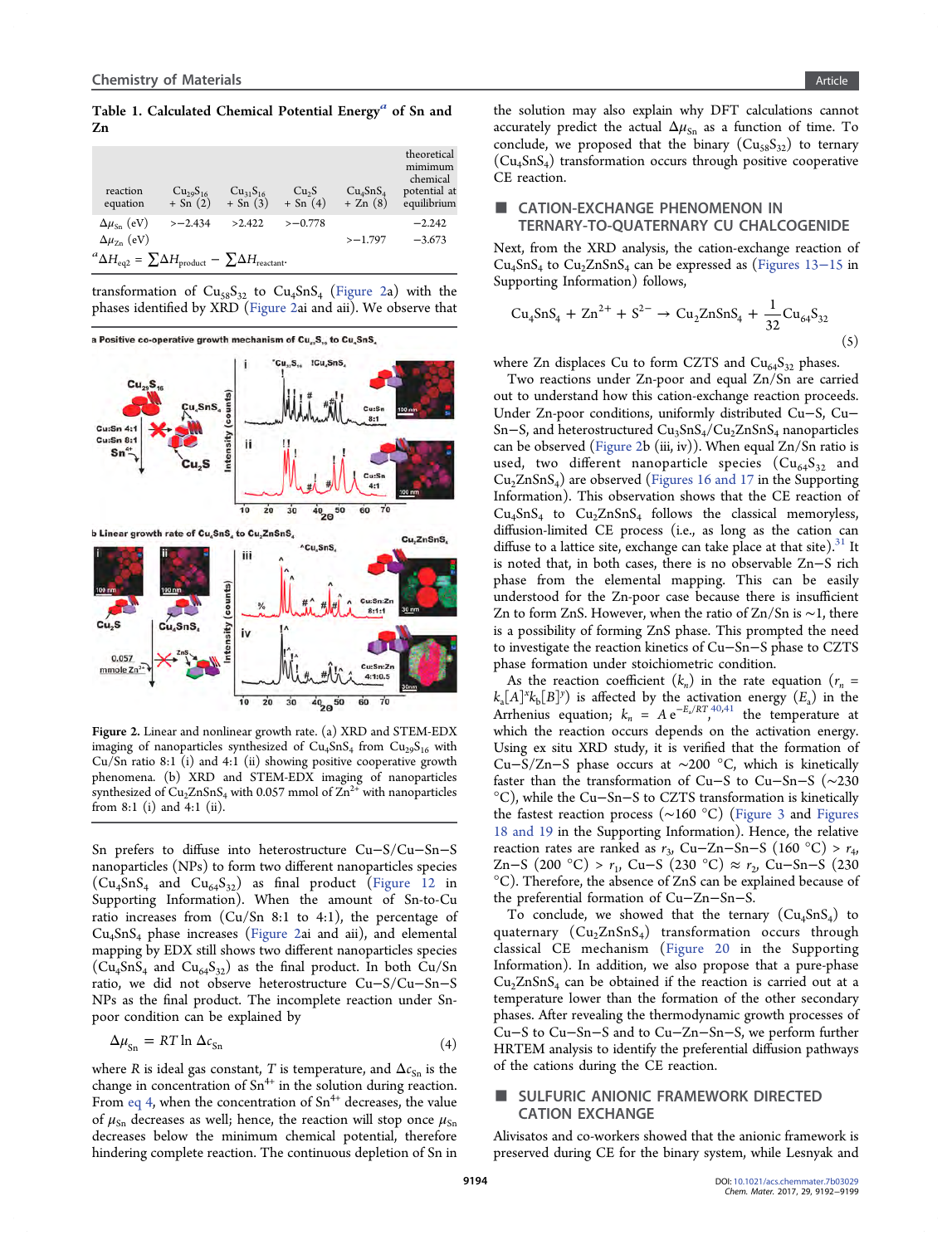

<span id="page-3-0"></span>Multi-reaction competition during phase transformation of Cu, SnS, to Cu, ZnSnS,

Figure 3. Conflicting reaction kinetics involved in a single-phase transformation process. (a) EDX mapping and schematic representation of multireaction competition occurring during conversion of  $\tilde{C}u_4\tilde{S}nS_4$  to  $Cu_2ZnSnS_4$ . The reaction kinetics of  $\tilde{Cu}_{29}\tilde{S}_{16}$  to  $Cu_4SnS_4$  conversion is shown to be limiting step due to higher reaction temperature as compared to conversion of  $Cu<sub>4</sub>SnS<sub>4</sub>$  to  $Cu<sub>2</sub>ZnSnS<sub>4</sub>$ . The "wastage" of  $Zn<sup>2+</sup>$  as a reaction kinetics  $r_4$  is faster than  $r_2$ ; therefore, in the long run the shortage of free  $Zn^{2+}$  prevents complete conversion of CTS to CZTS. As a result, multiphase nanomaterial is obtained at the end of reaction. See the [Supporting Information](http://pubs.acs.org/doi/suppl/10.1021/acs.chemmater.7b03029/suppl_file/cm7b03029_si_001.pdf) for details. Cu−S, copper−sulfide derivatives; EDX, energydispersive X-ray spectroscopy.

co-workers showed the same for the binary to ternary and quaternary systems.<sup>[12](#page-7-0),[42](#page-7-0)</sup> However, growth mechanisms are not reported in greater detail. In our study, direct imaging and characterization of  $Cu_{58}S_{32}$  to  $Cu_{4}SnS_{4}$  and  $Cu_{2}ZnSnS_{4}$  phase growth using TEM revealed a preferential lattice transformation growth mechanism. By quenching the growth of  $Cu<sub>58</sub>S<sub>32</sub>$  to  $Cu<sub>4</sub>SnS<sub>4</sub>$  after 2 min of reaction, it freezes the transformation to reveal the lattice planes through which  $Sn^{4+}$  diffuses into  $Cu<sub>58</sub>S<sub>32</sub>$ . First, a homogeneous contrast at the interface of heterostructure Cu−S/Cu−Sn−S NPs using  $C_{3v}$  symmetry diffraction pattern masked on the HR-BFTEM (BFTEM = bright-field transmission electron microscopy) fast Fourier transform (FFT) image [\(Figure 4](#page-4-0)a and [Supporting Information](http://pubs.acs.org/doi/suppl/10.1021/acs.chemmater.7b03029/suppl_file/cm7b03029_si_001.pdf) [Figure 21](http://pubs.acs.org/doi/suppl/10.1021/acs.chemmater.7b03029/suppl_file/cm7b03029_si_001.pdf)) confirms the growth of  $Cu<sub>58</sub>S<sub>32</sub>$  to  $Cu<sub>4</sub>SnS<sub>4</sub>$  to follow the sulfuric anionic framework. Second, it is noted that the preferential diffusion of  $Sn^{4+}$  atoms is along the [012] plane of  $Cu<sub>58</sub>S<sub>32</sub>$ . The preferential diffusion along a longer pathway (across the NPs) instead of a shorter pathway (along the short axis) can be explained by the conservation of anionic framework and nanoplates morphology during the growth. Sulfur always arranges in hexagonal  $C_{3\nu}$  symmetry at the center of the  $S-M_4$  (M = Sn, Cu) tetrahedral [\(Figure S22](http://pubs.acs.org/doi/suppl/10.1021/acs.chemmater.7b03029/suppl_file/cm7b03029_si_001.pdf) in the Supporting Information). It is therefore kinetically less favorable for Sn to displace Cu with an S atom in the path.

Following, TEM imaging revealed the growth of Cu−Sn−S to Cu−Zn−Sn−S phase to follow a preferential lattice transformation growth mechanism [\(Figure 4b](#page-4-0) and [Supporting](http://pubs.acs.org/doi/suppl/10.1021/acs.chemmater.7b03029/suppl_file/cm7b03029_si_001.pdf) [Information Figure 23](http://pubs.acs.org/doi/suppl/10.1021/acs.chemmater.7b03029/suppl_file/cm7b03029_si_001.pdf)). First, as CTS phase and CZTS phase have similar FFT patterns [\(Figures 4, 13, and 20](http://pubs.acs.org/doi/suppl/10.1021/acs.chemmater.7b03029/suppl_file/cm7b03029_si_001.pdf) in the

Supporting Information), we are not able to differentiate the two phases from FFT. Therefore, by referring to the EDX data and HR-HAADF (HAADF = high-angle annular dark-field) imaging, the interfacial plane alignment between hetero CTS/ CZTS involved the  $[010]$  plane of Cu<sub>4</sub>SnS<sub>4</sub> and the  $[100]$ plane of  $Cu<sub>2</sub>ZnSnS<sub>4</sub>$  [\(Figure 4](#page-4-0)vii) as  $Zn<sup>2+</sup>$  diffuses along the [010] plane of  $Cu<sub>4</sub>SnS<sub>4</sub>$  to form  $Cu<sub>2</sub>ZnSnS<sub>4</sub>$  phase. In addition, during the growth of CZTS phase via CE, displacement of Cu by Zn resulted in the formation of hetero Cu−S/Cu−Zn−Sn− S particles intermediate. Using  $C_{3v}$  symmetry diffraction pattern masked on the HR-BFTEM FFT image [\(Figures 24 and 25](http://pubs.acs.org/doi/suppl/10.1021/acs.chemmater.7b03029/suppl_file/cm7b03029_si_001.pdf) in the Supporting Information) shows a homogeneous contrast at the interface of hetero-(Cu−S/Cu−Zn−Sn−S), indicating the growth of  $Cu<sub>4</sub>SnS<sub>4</sub>$  to  $Cu<sub>2</sub>ZnSnS<sub>4</sub>$  to involve epitaxial displacement of Cu.

# FIXED SN POSITION IN  $CU_2ZNSNS_4$  METASTABLE CRYSTAL STRUCTURE

The generally accepted metastable structure of CZTS has  $P6<sub>3</sub>mc$  symmetry. This crystal structure can be summarized as (1) the structure is assumed to follow  $P6_3mc$  wurtzite ZnS crystal structure and (2) cations (Cu, Zn, and Sn) randomly occupy the cation site of  $P6<sub>3</sub>mc ZnS$  crystal structure ([Figure 26](http://pubs.acs.org/doi/suppl/10.1021/acs.chemmater.7b03029/suppl_file/cm7b03029_si_001.pdf) in the Supporting Information). However, HR-STEM characterization of the CZTS nanoparticles indicates a fixed Sn occupancy [\(Figure 5](#page-5-0)a). By viewing the nanoparticles along three zone axes, two possible structures are identified to fit all three HR-HAADF zone-axis images. When Zn and Cu are assumed to follow Wurtzite-Stannite (WZ-S) arrangement, an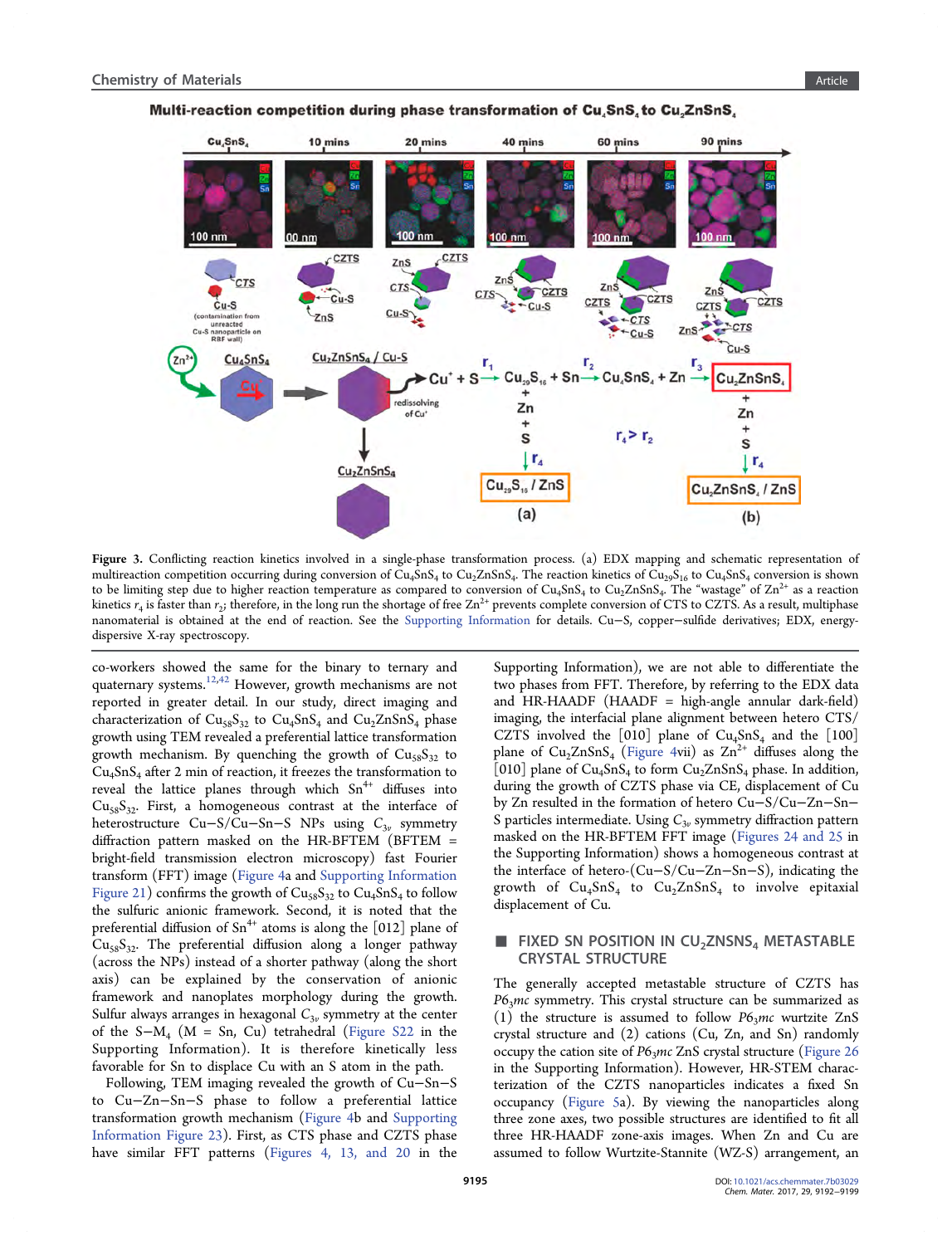

<span id="page-4-0"></span>a Preferential growth pathway of Cu<sub>29</sub>S<sub>16</sub> to Cu<sub>4</sub>SnS<sub>4</sub>

Figure 4. Preferential growth pathway of  $Cu<sub>29</sub>S<sub>16</sub>$  to  $Cu<sub>4</sub>SnS<sub>4</sub>$  to  $Cu<sub>2</sub>ZnSnS<sub>4</sub>$  phase. (a) TEM imaging (i) and STEM-EDX mapping (ii) of heteronanoparticles ( $Cu_{31}S_{16}/Cu_{4}SnS_{4}$ ), HR-TEM (iii, iv) showing the growth direction along the phase boundary, and pictorial illustration of sulfur anionic template influencing Sn<sup>4+</sup> diffusion pathway (v). (b) Growth study of Cu<sub>2</sub>ZnSnS<sub>4</sub> (Cu/Sn/Zn 4:1:0.5) quenched at 230 °C at 90 min with elemental mapping (vi), high-resolution TEM image and schematic illustration of growth direction showing phase separation during growth of  $Cu<sub>4</sub>SnS<sub>4</sub>$  to  $Cu<sub>2</sub>ZnSnS<sub>4</sub>$  (vii).

orthorhombic  $(Pmn2<sub>1</sub>)$  crystal phase is obtained; whereas when Zn and Cu are assumed to follow Wurtzite-Kesterite (WZ-KS) arrangement, a monoclinic Pc crystal phase is obtained [\(Figure](#page-5-0) [5](#page-5-0)b and [Figures 27 and 28](http://pubs.acs.org/doi/suppl/10.1021/acs.chemmater.7b03029/suppl_file/cm7b03029_si_001.pdf) in the Supporting Information). Theoretical simulation of both WZ-KS and WZ-S shows nondistinguishable XRD patterns while DFT calculation showed a difference of only 0.011 eV between Pc CZTS  $(-3.673 \text{ eV})$  and Pmn2<sub>1</sub> CZTS  $(-3.663 \text{ eV})$ . Therefore, this is indicative of equal possibility of either crystal structure or both being present ([Table 3](http://pubs.acs.org/doi/suppl/10.1021/acs.chemmater.7b03029/suppl_file/cm7b03029_si_001.pdf) in Supporting Information).

#### ■ CONCLUSION

This work presents a model study to highlight the complexity of phase transition via cation exchange to form multicomponent sulfide nanomaterials  $(Cu_{58}S_{32}$  to  $Cu_4SnS_4$  to  $Cu<sub>2</sub>ZnSnS<sub>4</sub>$ ). Ex situ temporal growth studies revealed that the phase transformation of binary  $Cu<sub>58</sub>S<sub>32</sub>$  to ternary  $Cu<sub>4</sub>SnS<sub>4</sub>$  to quaternary  $Cu<sub>2</sub>ZnSnS<sub>4</sub>$  occurs via alloyed cation exchange in a fixed anionic framework. Tracing the structural changes of binary  $Cu_{58}S_{32}$  growth to ternary  $Cu_{4}SnS_{4}$  revealed a sequential

three-step reaction involving two intermediate phases  $(P2<sub>1</sub>/n)$  $Cu_{62}S_{32}$  and  $P2_1/c$   $Cu_{64}S_{32}$ ) while preserving the anionic framework of  $Cu_{58}S_{32}$ . In our ex situ studies, we observed two types of alloyed CE reaction mechanism; the first is a positive cooperative mechanism for the growth of binary Cu−S to ternary Cu−Sn−S phase, and the second is a classical memoryless diffusion mechanism for the growth of ternary Cu−Sn−S phase to quaternary Cu−Sn−Sn−S phase.

Furthermore, the use of HR-HAADF imaging with Zcontrast capability enables the visualization of Sn fixed occupancy sites in our as-synthesized quaternary CZTS nanoparticles. This confirms that the crystal does not follow the commonly accepted  $P6<sub>3</sub>mc$  symmetry. However, due to the inability to distinguish Zn from Cu under Z-contrast, two crystal structures (WZ-KS and WZ-S) have been proposed with a small difference in energy (0.011 eV), hinting at an equal possibility in structural formation. This observation posed a potential challenge in future characterization of multicomponent material with conflicting crystal structures but similar Xray diffraction patterns. The importance of accurate character-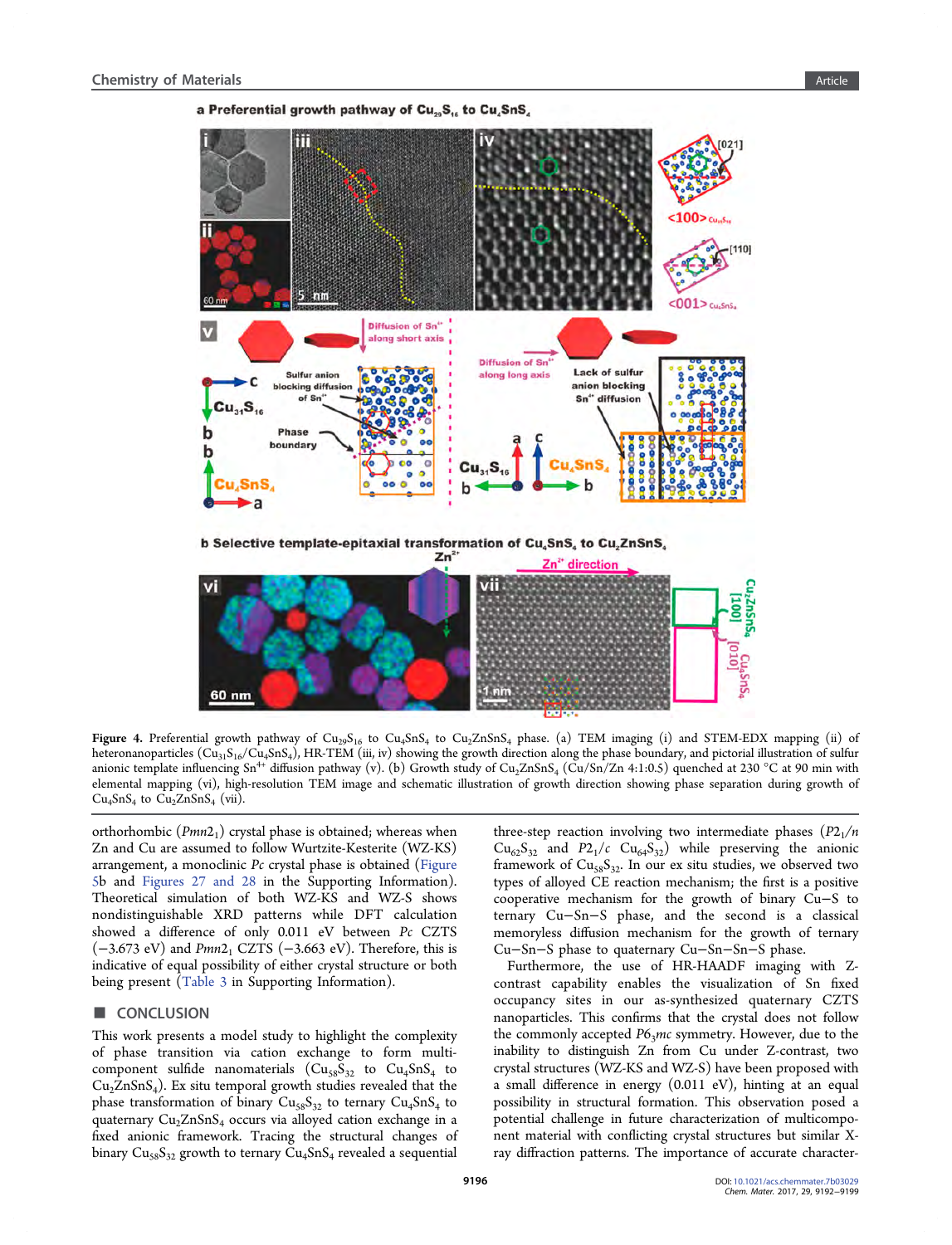<span id="page-5-0"></span>

Figure 5. Determination of crystal structure via verification of 3-zone axis HR-HAADF image. (a) Verification of metastable CZTS crystal structure was carried out by taking HR-HAADF images of 3-zone axis. Due to the difference in Z-number contrast, Sn atom will appear the brightest. (b) Due to the inability to differentiate Cu to Zn, 2 crystal structures of orthorhombic WZ-S Pmn2<sub>1</sub> and monoclinic WZ-KS Pc are proposed to be the crystal structure of metastable CZTS.

 $Pmn2$ 

 $\Delta$ eV = 0.135

 $Pc$ <br> $\Delta$ eV = 0.114

ization of crystal structures and understanding the complex chemistry behind the growth of multicomponent materials will aid in future theoretical calculation, material designs and control of phase formation during the engineering of complex materials.

By understanding the growth dynamics, we can effectively pinpoint conflicting growth kinetics, allowing the planning of plausible solutions. This allows phase-pure nanoparticles to be synthesized. The advantage of a phase-pure nanoparticle (nanoink) approach includes bypassing random phase formation during thin-film fabrication as the phase (e.g., CZTS) is "preformed" during nanoparticles synthesis. As a result, it is desirable to develop a robust solution-based process for nanoparticles for the fabrication of nanoink-based devices.

#### ■ METHODS

Synthesis of Cu<sub>58</sub>S<sub>32</sub> Nanoparticles. Cu(OCH<sub>3</sub>)<sub>2</sub>·H<sub>2</sub>O (0.455 mmol) (Sigma-Aldrich, ≥98%) was added to 0.5 mL of oleylamine (Oam, Acros Organics, 80−90%) and 9 mL of 1-octadecene (Sigma-Aldrich, 90%) in a three-neck round-bottom flask (RBF) and allowed to heat to 130 °C under vacuum before adding 0.5 mL of dodecanethiol (DDT, Sigma-Aldrich, ≥98%) followed by further heating to 150 °C for 10 min under vacuum. The solution was then rapidly heated (10 °C/min) to 230 °C and reacted for 60 min under  $N<sub>2</sub>$  environment. The reaction was stopped by removing the RBF from the heating mantle and allowing it to naturally cool to 160 °C before placing it in a water bath for rapid cooling to 100 °C (for synthesis of  $Cu_{32}Sn_8S_{32}$  nanoparticles) or room temperature (for characterization). Nanoparticles for characterization were washed via addition of 20 mL of hexane to the reaction solution, centrifuged at 10 000 rpm for 3 min for 3 times, and allowed to dry in a self-built  $N_2$  box.

Synthesis of Cu<sub>4</sub>SnS<sub>4</sub> Nanoparticles. A solution of Sn<sup>4+</sup> salt  $(0.225 \text{ mmol of Sn}(Oac)_4 \text{ (Sigma-Aldrich) dissolved in 1 mL of DDT }$ 

and 1 mL of Oam) was added to  $Cu<sub>58</sub>S<sub>32</sub>$  nanoparticles solution when it cooled to 80 °C. The reaction mixture was then heated rapidly (10  $\rm{^{\circ}C/min)}$  to 150  $\rm{^{\circ}C}$  under vacuum, followed by heating (10  $\rm{^{\circ}C/min)}$ ) to 230 °C, and allowed to react for 60 min under  $N_2$  environment. The reaction was stopped by removing the RBF from the heating mantle and allowing it to cool naturally to 160 °C before placing it in a water bath for rapid cooling to 100 °C (for synthesis of  $\rm Cu_{16}Zn_{8}Sn_{8}S_{32}$ nanoparticles) or room temperature (for characterization). Nanoparticles for characterization were washed via the addition of 20 mL of hexane to the reaction solution, centrifuged 3 times at 10 000 rpm for 3 min, and allowed to dry in a self-built  $N_2$  box.

Synthesis of Sn-Poor  $Cu<sub>4</sub>SnS<sub>4</sub>$  Nanoparticles. A solution of  $Sn^{4+}$  salt (0.113 mmol (halved) and 0.056 mmol (quartered) of Sn(Oac)4 (Sigma-Aldrich) dissolved in 1 mL of DDT and 1 mL of Oam) was added to  $Cu<sub>58</sub>S<sub>32</sub>$  nanoparticles solution when it cooled to 80 °C. The reaction mixture was then heated rapidly  $(10 \text{ °C/min})$  to 150 °C under vacuum, followed by heating (10 °C/min) to 230 °C, and allowed to react for 60 min under  $N_2$  environment. The reaction was stopped by removing the RBF from the heating mantle and allowing it to cool naturally to 160 °C before placing it in a water bath for rapid cooling to 100 °C (for synthesis of  $Cu_{16}Zn_8Sn_8S_{32}$ nanoparticles) or room temperature (for characterization). Nanoparticles for characterization were washed via the addition of 20 mL of hexane to the reaction solution, centrifuged 3 times at 10 000 rpm for 3 min, and allowed to dry in a self-built  $N_2$  box.

Synthesis of Cu<sub>2</sub>ZnSnS<sub>4</sub> Nanoparticles.  $\text{Zn}(\text{acac})_2 \cdot x \text{H}_2\text{O}$  (0.225) mmol) (assuming 1 part  $H<sub>2</sub>O$ , Sigma-Aldrich powder) was added to  $Cu_{32}Sn_8S_{32}$  nanoparticles solution when it cooled to 80 °C. The reaction mixture was then heated rapidly (10 °C/min) to 150 °C under vacuum, followed by heating  $(10 \degree C/min)$  to 240 °C, and allowed to react for 90 min under  $N_2$  environment. The reaction was stopped by removing the RBF from the heating mantle and allowing it to cool naturally to 160 °C before placing it in a water bath for rapid cooling to room temperature. Nanoparticles for characterization were washed via addition of 20 mL of hexane to the reaction solution, centrifuged at 10 000 rpm for 3 min for 3 times, and allowed to dry in a self-built  $N_2$  box.

Synthesis of Zn-Poor Cu<sub>2</sub>ZnSnS<sub>4</sub> Nanoparticles.  $\text{Zn}(\text{acc})_2$ .  $xH<sub>2</sub>O$  (0.056 mmol) (assuming 1 part H<sub>2</sub>O, Sigma-Aldrich powder) was added to Sn-poor  $(0.113 \text{ mmol } \text{Sn}^{4+})$  nanoparticles dispersion when it cooled to 80 °C. The reaction mixture was then heated rapidly (10 °C/min) to 150 °C under vacuum, followed by heating (10 °C/ min) to 240 °C, and allowed to react for 90 min under  $N_2$ environment. The reaction was stopped by removing the RBF from the heating mantle and allowing it to cool naturally to 160 °C before placing it in a water bath for rapid cooling to room temperature. Nanoparticles for characterization were washed via addition of 20 mL of hexane to the reaction solution, centrifuged at 10 000 rpm for 3 min for 3 times, and allowed to dry in a self-built  $N_2$  box.

Synthesis of Zn/Sn Equal Cu<sub>2</sub>ZnSnS<sub>4</sub> Nanoparticles. Zn- $(\text{acac})_2 \cdot xH_2O$  (0.056 mmol) (assuming 1 part H<sub>2</sub>O, Sigma-Aldrich powder) was added to Sn-poor  $(0.056 \text{ mmol } \text{Sn}^{4+})$  nanoparticles dispersion when it cooled to 80 °C. The reaction mixture was then heated rapidly (10 °C/min) to 150 °C under vacuum, followed by heating (10  $^{\circ}\textrm{C/min}$ ) to 240  $^{\circ}\textrm{C,}$  and allowed to react for 90 min under  $N<sub>2</sub>$  environment. The reaction was stopped by removing the RBF from the heating mantle and allowing it to cool naturally to 160 °C before placing it in a water bath for rapid cooling to room temperature. Nanoparticles for characterization were washed via addition of 20 mL of hexane to the reaction solution, centrifuged at 10 000 rpm for 3 min for 3 times, and allowed to dry in a self-built  $N_2$  box.

X-ray Diffraction. XRD samples were prepared by drop-casting a concentrated amount of nanoparticles solution on a Si wafer  $(1.5 \times 1.5)$ cm) to form a thick and dense film. Patterns were recorded using Bruker D8 diffractometers running on Cu K $\alpha$  radiation source ( $\lambda$ 1 = 1.54056 Å and  $\lambda$ 2 = 1.54439 Å) with a LynxEye detector and operated at 40 kV and 40 mA. All scan range were from 10° to 70°, with scan speed at 0.01° s<sup>-1</sup>. All powder patterns were refined using the Topas. Quantitative Rietveld refinement wais carried out using the fundamental parameters approach, using accepted structural models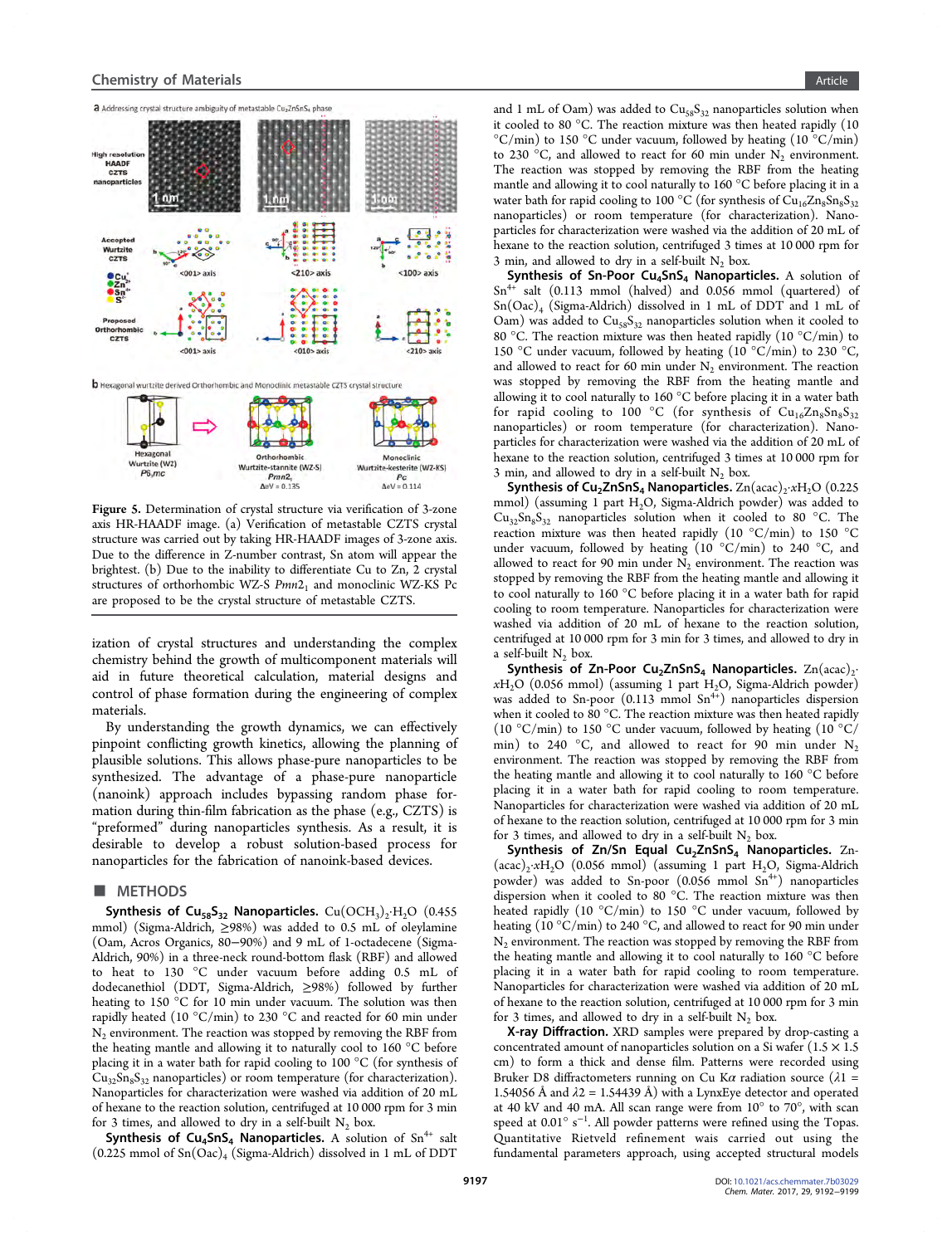<span id="page-6-0"></span>obtained from the ICSD database of the respective components with just instrumental parameters refined, i.e., background (5-term Chebyshev polynomial, zero error, and "crystallite size" to model the microstructure-controlled line broadening).

Surface-Enhanced Raman Scattering. A 50 nm thick Ag film on Si (10 nm Cr coating) was prepared using thermal evaporation to serve as substrate for SERS spectroscopy characterization of assynthesized nanoparticles. Diluted nanoparticle solutions in hexane were then drop-casted (5  $\mu$ L, 4 mg/mL) onto an Ag-coated Cr/Si wafer (5 mm  $\times$  5 mm) to form a thin film for SERS measurements. SERS spectra were obtained with the sample mounted on the Ramantouch microspectrometer (Nanophoton, Inc., Osaka, Japan). A 532 nm laser was used as the excitation laser. The excitation laser light was focused into a line (x−y axis line scan mode) on a sample through a cylindrical lens and an air objective lens (LU Plan Fluor 100× NA 0.9). The excitation laser power is 0.04 mW with exposure time for each line and slit width of the spectrometer being 30 s and 50  $\mu$ m, respectively. The final SERS spectrum is an average of all the spectra collected (300 spectra).

TEM Analysis. TEM sample preparation involved dripping 1 drop of diluted nanoparticles solution (4 mg/mL) on a pure carbon Ni grid (Ted Pella) and allowing it to dry before dripwise washing it with 1 mL of toluene. High-resolution bright-field (HR-BF) transmission electron microscopy (TEM) was carried out on a TECNAI F20 operating at an accelerating voltage of 200 kV. High-resolution high annular angular dark field (HR-HAADF) scanning TEM image was carried out on TEAM 0.5 (a modified FEI Titan 80−300 microscope equipped with a high-brightness Schottky-field emission electron source with two CEOS hexapole-type spherical aberration correctors) operating at an acceleration voltage of 300 kV. X-ray dispersion energy spectrum (EDS) mapping was carried out on TitanX (FEI TitanX 60− 300 microscope equipped with Bruker windowless EDS detector with a solid angle of 0.7 steradians enables high count rates with minimal dead time) operating at 200 kV at 80k× magnification, 0.68 nA beam current,  $2068 \times 2068$  pixel resolution, with a dwell time of 15 min and an average signal count of >1000 per pixel. Fast Fourier transform (FFT) and inverse FFT are carried out using Gatan Microscope Suite and ES Vision.

Density Functional Theory Calculations. First-principle modeling to calculate the formation energies of each process using the Vienna ab initio simulation package (VASP) is employed. The projector augmented wave (PAW) method is used to describe the electron−ion interaction, and the exchange correlation between electrons is described by the generalized gradient approximation (GGA) in the Perdew−Burke−Ernzerhof (PBE) form. Although the PBE functional cannot correctly describe the band structures of CZTS, the energy differences between difference phases are precise enough. We used a cutoff energy of 350 eV for the plane-wave basis set. For different compounds, different k-mesh settings within the Monkhorst− Pack scheme are used. Lattice relaxation was continued until the forces on all the atoms were converged to <10<sup>−2</sup> eV Å<sup>−1</sup>. The volume of the supercell was fixed, but all the internal freedoms were fully relaxed. The lattice constants reproduced from GGA-PBE computations, as well as the theoretical and experimental values from the literature, are listed in [Table 1](http://pubs.acs.org/doi/suppl/10.1021/acs.chemmater.7b03029/suppl_file/cm7b03029_si_001.pdf) in the Supporting Information. From the table, we found out that our calculated lattice parameters agree well with the experimental values. After relaxing the geometric structures, the formation enthalpy energies of different compounds can be calculated as

$$
\Delta H_{\rm f} = E_{\rm solid} - n_{\alpha} \sum_{\alpha} E_{\alpha}^{\rm bulk}
$$

where  $E_{solid}$  is the total energy of a given bulk compound,  $n_a$  is the number of  $\alpha$  element in compound, and  $E_{\alpha}^{bulk}$  is the energy per atom of pure  $\alpha$  in its standard elemental phase. In this study, the standard phase of the Cu, Zn, Sn, and S elements are FCC-Cu, FCC-Zn, alpha-Sn, and alpha-S  $(S_8)$ , respectively. The calculated results are also listed in [Table 1](http://pubs.acs.org/doi/suppl/10.1021/acs.chemmater.7b03029/suppl_file/cm7b03029_si_001.pdf) in the Supporting Information.

# ■ ASSOCIATED CONTENT

#### **S** Supporting Information

The Supporting Information is available free of charge on the [ACS Publications website](http://pubs.acs.org) at DOI: [10.1021/acs.chemma](http://pubs.acs.org/doi/abs/10.1021/acs.chemmater.7b03029)[ter.7b03029.](http://pubs.acs.org/doi/abs/10.1021/acs.chemmater.7b03029)

> Additional TEM images, XRD, Rietveld refinements, crystal structure parameters, XPS, SERS spectra, and EDX measurements of as-synthesized CS, CTS, and CZTS nanoparticles ([PDF\)](http://pubs.acs.org/doi/suppl/10.1021/acs.chemmater.7b03029/suppl_file/cm7b03029_si_001.pdf)

# ■ AUTHOR INFORMATION

#### ORCID<sup>®</sup>

Srikanth Pedireddy: [0000-0002-4315-390X](http://orcid.org/0000-0002-4315-390X) Xingyi Ling: [0000-0001-5495-6428](http://orcid.org/0000-0001-5495-6428) Shlomo Magdassi: [0000-0002-6794-0553](http://orcid.org/0000-0002-6794-0553) Shuzhou Li: [0000-0002-2159-2602](http://orcid.org/0000-0002-2159-2602) Haimei Zheng: [0000-0003-3813-4170](http://orcid.org/0000-0003-3813-4170) Lydia H. Wong: [0000-0001-9059-1745](http://orcid.org/0000-0001-9059-1745)

#### Author Contributions

J.M.R.T. and L.H.W. conceived and designed this project. J.M.R.T. carried out material synthesis and material phase characterization using XRD and Raman spectroscopy. J.M.R.T., C.T.N., M.S., and R.T. carried out TEM experiments. S.P. carried out XPS characterization. W.H. carried out DFT calculation. J.M.R.T. and T.B. carried out Rietveld refinement. All authors discussed and analyzed the data. J.M.R.T., M.S., T.B., W.H., S.M., T.W., and L.H.W. wrote the manuscript.

## Notes

The authors declare no competing financial interest.

### ■ ACKNOWLEDGMENTS

We acknowledge financial support from National Research Foundation (NRF), Singapore, through the Singapore-Berkeley Research Initiative for Sustainable Energy (SinBeRISE) and Nanomaterials for Energy and Water Management (SHARE NEW) CREATE program. L.H.W. thanks the funding support from Singapore Ministry of Education, Tier 2 (2016-T2-1-030). S.L. acknowledges the funding support from Singapore Ministry of Education Tier 1 (107/15). H.Z. thanks the funding support from U.S. DOE BES Materials Sciences and Engineering Division Under Contract No. KC22ZH. X.Y.L. thanks the funding support from Singapore Ministry of Education, Tier 1 ( $RG21/16$ ) and Tier 2 (MOE2016-T2-1-043) grants.. The work at the Molecular Foundry was supported by the Office of Science, Office of Basic Energy Sciences, of the U.S. Department of Energy under Contract No. DE-AC02-05CH11231. We thank Fiona Doyle for lending us her synthetic laboratory in University of California Berkeley (UCB), Song Chengyu and Karen Bustilo for their help and assistance on TEM, and Matthew P. Sherburne for nanoparticle growth discussion.

#### ■ REFERENCES

(1) Greenwood, N. N.; Earnshaw, A. Chemistry of the Elements; Elsevier: 2012.

(2) Eggleton, B. J.; Luther-Davies, B.; Richardson, K. Chalcogenide photonics. Nat. Photonics 2011, 5, 141−148.

(3) Wang, Q. H.; Kalantar-Zadeh, K.; Kis, A.; Coleman, J. N.; Strano, M. S. Electronics and optoelectronics of two-dimensional transition metal dichalcogenides. Nat. Nanotechnol. 2012, 7, 699−712.